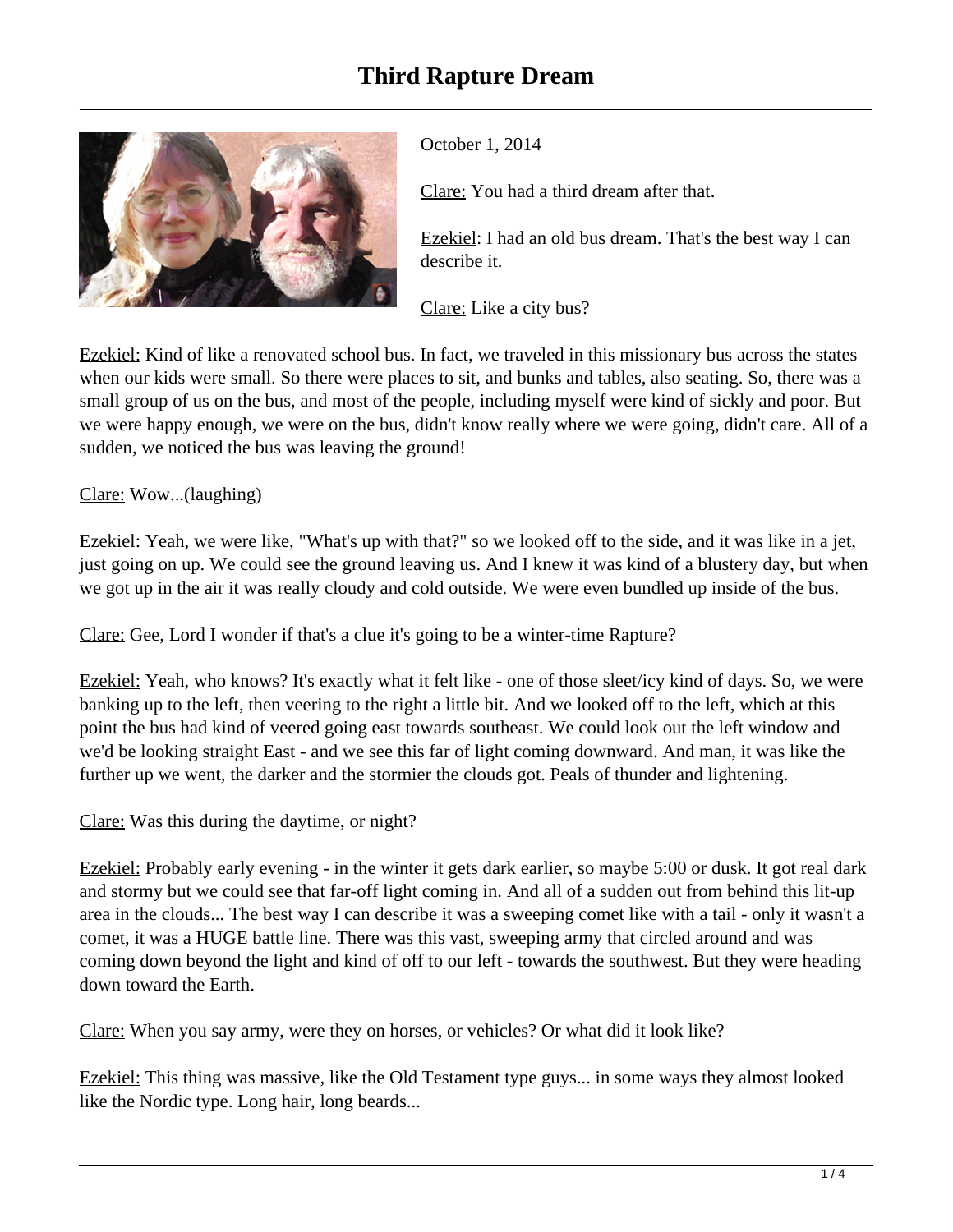## Clare: Warriors!

Ezekiel: Warriors - that's exactly what they were. They were all men in warrior battle gear.

Clare: Mounted on horses or on foot.

Ezekiel: Mounted on horses, and they had all these weapons - the iron balls with the spikey things, they'd swing them around, spears, swords. It was interesting because this eerie reddish, orangish-reddish light kind of glow began to appear off in the stormy clouds, off from this beautiful light that was coming from the back. And all these men and horses had a reddish, fiery glow to them. The whole thing just struck fear into you.

But they actually went past us and down from us, so we're ascending, and they're descending - they passed us, they just went around and below us and went straight down to the Earth at an angle. And then we noticed a large angel outside one of the windows that we could see out of at this point, out the left side of the bus. Here's this light getting closer, and there's this HUGE angel - it looked like he was just walking on air. Of course, WE were in the air, but he comes walking right around the bus and comes walking up into the bus door, literally. And I remember, he was so big he had to duck down to get in the door, to get in the bus.

Clare: Did he have wings?

Ezekiel: No, no he just had a simple white tunic and belt on, muscular, real beautiful copper-colored skin, blondish golden hair. But when he walked into the school bus, walked up the stairwell, and up to where you'd come down the center row. And I noticed back in the stairwell there were all these packages. They were just plain, white, tissue, tied with kind of a tannish off-colored string, very plain.

Clare: They were like presents?

Ezekiel: I didn't know what they were, they were just these packages. I thought maybe they were pillows or something.

Clare: Okay, about the size of a pillow.

Ezekiel: Yeah, about the size of a pillow, some kind of a duffle or something. So, he walks straight back to the middle of the bus, then he turns around and goes back towards the front. And there was a little old lady sitting in the front, front seat. He went to her first, and he got down, squatted down and looked up into her face with these big, beautiful eyes.

## Clare: Awwww

Ezekiel: Kinda held her face in his hands, reassured her. Then he said, "Come on! Let's go!" And he walked her back to the middle of the bus, and a doorway - like a lot of older busses would have a doorway in the top...

Clare: A hatch?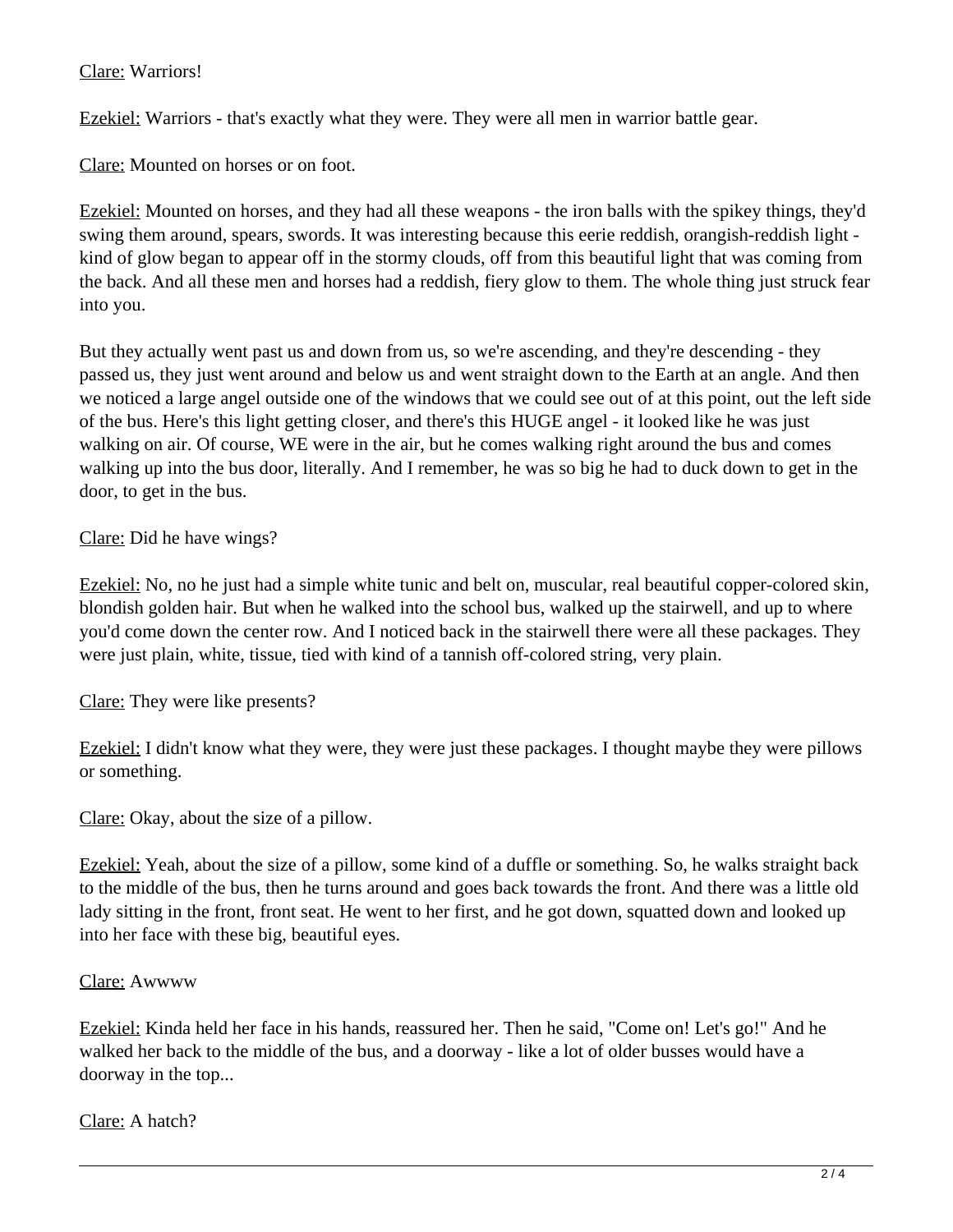Ezekiel: A hatch, yes, you could climb through.

Clare: Going right straight to the roof.

Ezekiel: That's exactly right. And he lifted her up through the roof and there were two other angels up on top - you could barely see. They were helping her up - they were already on top of the bus.

And it was like, "Whoa! What is THIS?" Just before he lifted her up, he said, "Wait, just a second." And he took a couple steps back, reached down into the stairwell, got a package, brought it back and gave it to her. "Be sure and take this with you." She said, "okay". They lifted her up through the hatch, she had her package with her.

I didn't know what was going on past that. Somebody else came up, and then somebody else. And he'd go to each one, reassure them, kind of welcome them and tell them, "Come on! We're gonna go!" And these again, keep in mind, a small group - they were, all of us were at least in our 50's or older, kind of middle aged. Maybe some of them a little younger. All poor, simple, plain, very simple, very humble souls. He'd give each one of them this plain wrapper bundle package to go up through. I thought, 'I guess this is it - I guess we're going up to Heaven from here.'

Well, when it was my turn, first of all, I remember as I got closer, and it was getting to be my turn, I heard this voice, I heard the Lord's voice and I couldn't believe it. I got goose bumps. It was so soft and sounded like a young man in his 30's. Maybe in his early 30's. Just a soft, masculine, kind, gentle, beautiful voice. I couldn't even understand what He was saying exactly, but they were words of welcome to the people, some interchange going on.

So then it really IS my turn, and I'm thinking, 'Man this is IT! This is IT!!' I just kept thinking. 'This is IT!!' So the angel said, 'Are you ready? And I said, 'Yes!" - so he lifts me up under each arm and these two huge angels are up on top. They lift me up and you know, when you're kinda sickly, kinda achy and in pain, it's cold and everything...

Clare: Fibromyalgia...

Ezekiel: Yeah! And I wasn't in pain or anything at that point. They lift me up and out and in the background, off to the sides it all looked stormy. But as soon as I turn around...Man! Here's Jesus on a throne. I couldn't believe it - my knees buckled, my legs gave way and I almost fell back in the hatch! One of my legs slipped, and they're catching me, and I'm thinking, 'Oh no, I've messed up, and I've fallen, I'm gonna go back down and they're not going to let me go ...'

No, they picked me up and motioned to me (he'd given me one of the packages) they motioned to put my package to the right where there were these packages the other people brought. They set them down. It was almost like a simple, little Christmas-like setting. Because, here were these little plain packages off to the right, against a fir tree type of thing...there was some kind of setting there.

And here's this throne and although He was absolutely King Jesus - stunning!! He's sitting on this very beautiful but simple, approachable throne. It looked like a captain's chair that you'd go up and see your Dad or Grandfather rather, or great Uncle. And yet with all the wisdom of the ages and everything else you could see in His face, and His hair seemed as white as snow.